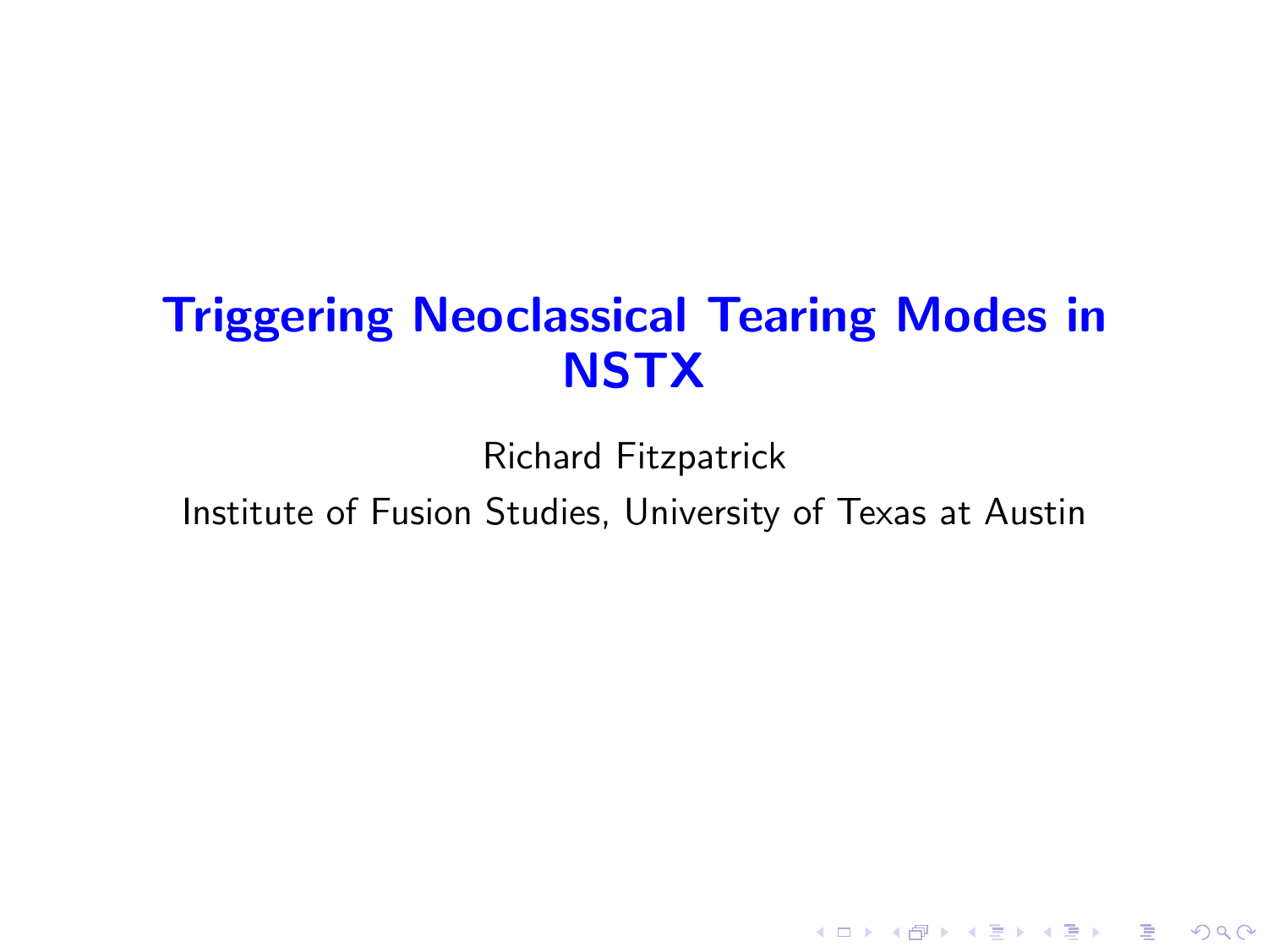# **Motivation**

- <span id="page-1-0"></span> $\triangleright$  Well-known that potentially unstable neoclassical tearing modes (NTMs) in tokamak plasmas are meta-stable. 1
- $\triangleright$  In other words, such NTMs require some sort of externally applied "kick" before they can grow and saturate at large amplitudes.
- $\blacktriangleright$  What can provide this kick?
- $\triangleright$  Generally assumed that kick is transient magnetic perturbation due to other modes that occur in plasma: e.g., sawtooth crashes, edge localized modes, other NTMs, etc.
- $\blacktriangleright$  However, there has been very little systematic investigation into what properties a transient magnetic perturbation needs to possess in order to successfully trigger an NTM.
- $\triangleright$  Present talk reports on first step in such an investigation.

 $^1$ R. Fitzpatrick, Phys. Plasmas 2, 825 (1995). The series of the series of the series of  $\infty$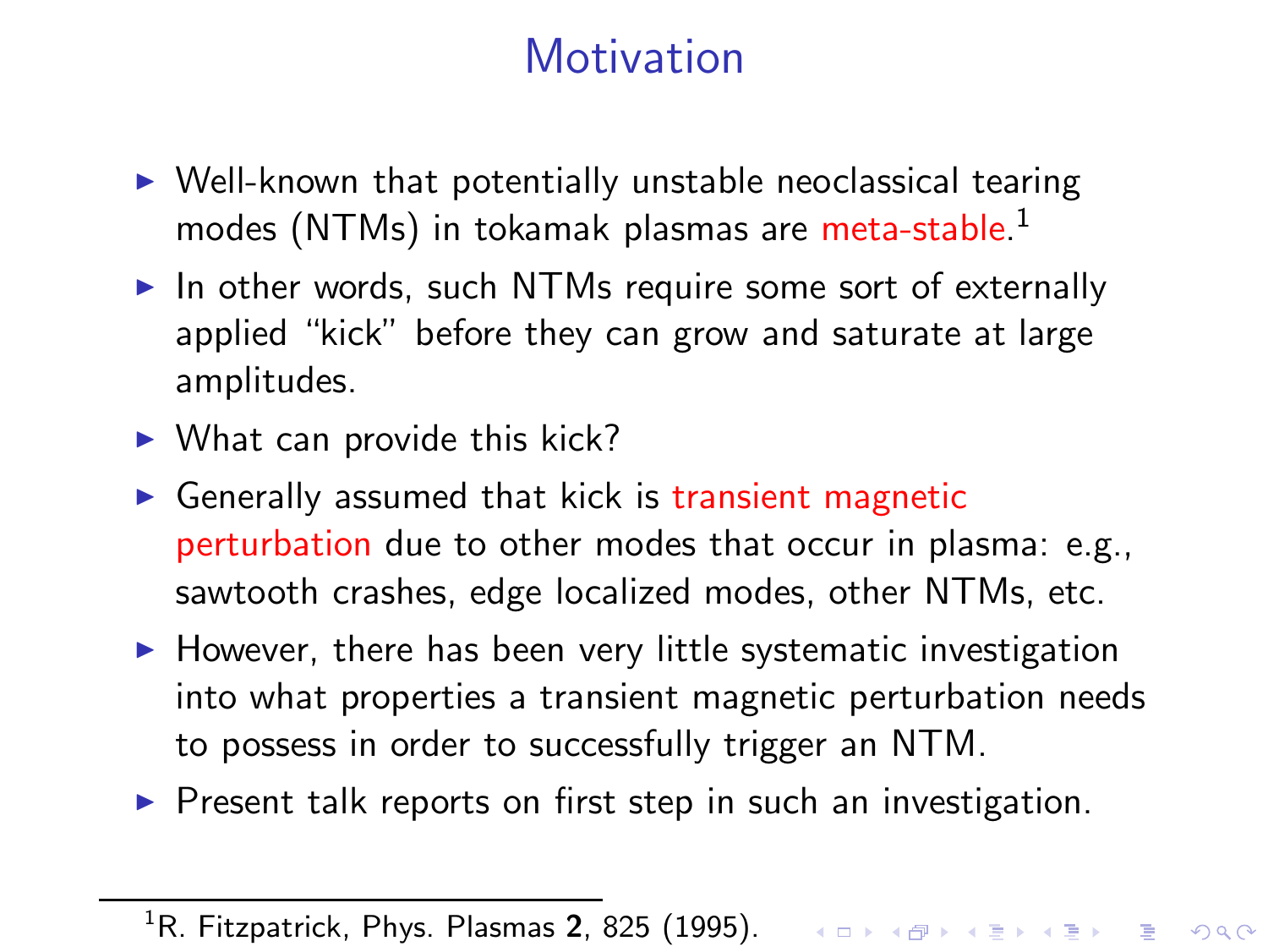# EPEC Code

- <span id="page-2-0"></span> $\triangleright$  EPEC code simulates tearing mode dynamics in tokamak plasma using an asymptotic matching approach.<sup>2</sup>
- $\triangleright$  Code incorporates magnetic equilibrium data (g-file) and profile data (p-file).
- $\triangleright$  Code includes toroidal coupling between different tearing modes.
- $\triangleright$  Code incorporates accurate neoclassical model that includes impurities and neutrals, and allows calculation of bootstrap drive to tearing modes. $3$
- $\triangleright$  For case of NSTX, external perturbation is provided by pulsing RMP coils. However, perturbation is allowed to rotate. This mimics multi-harmonic rotating magnetic perturbation generated by sawtooth crash, etc.

 $2R$ . Fitzpatrick, S.K. Kim, and J. Lee, Phys. Plasmas 28, 082511 (2021). <sup>3</sup>S.P. Hirshman and D.J. Sigmar, Nucl. Fusion 21[, 1](#page-1-0)[07](#page-3-0)[9](#page-3-0) [\(1](#page-2-0)9[81\)](#page-0-0)[.](#page-27-0)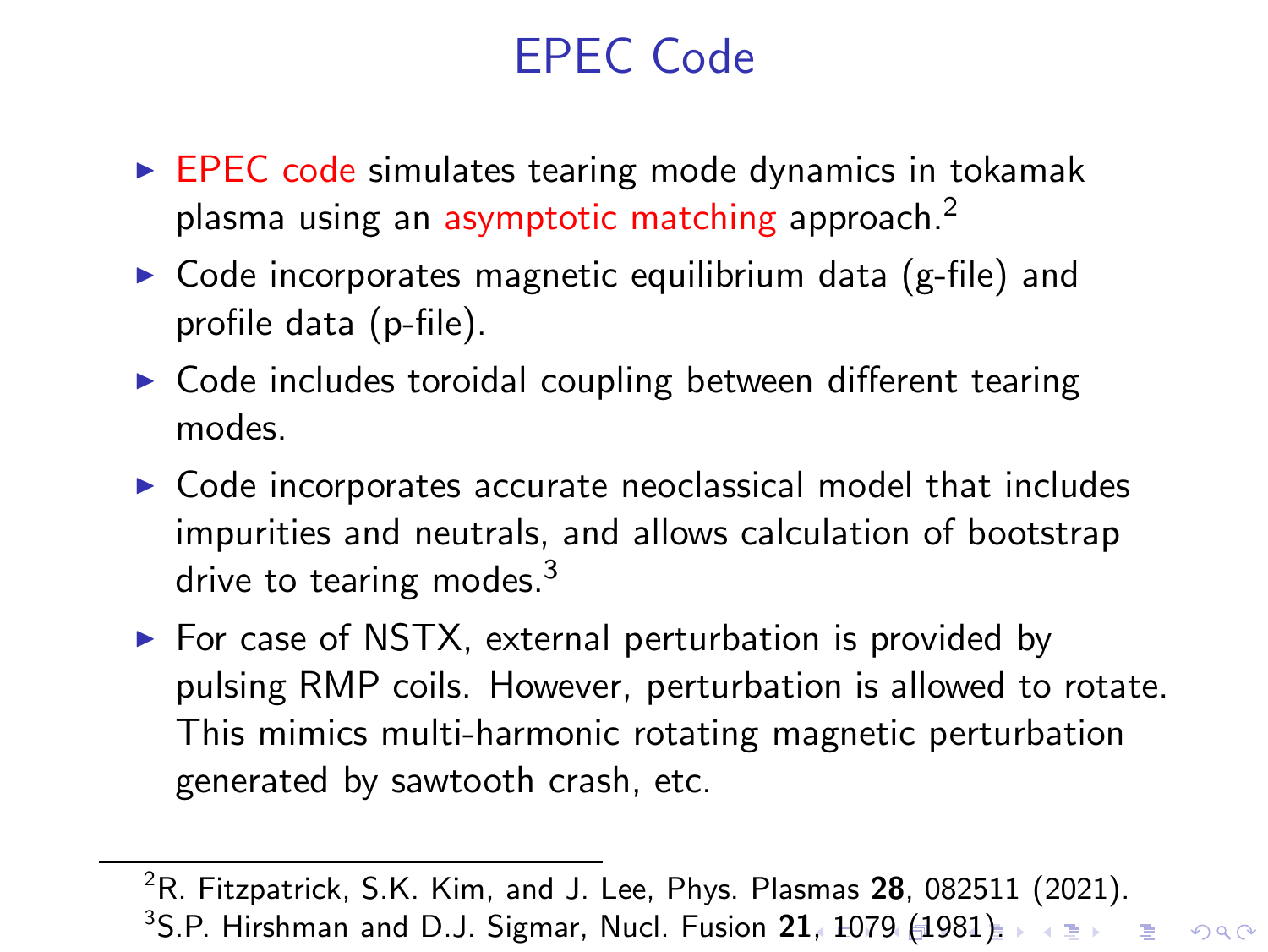### <span id="page-3-0"></span>NSTX Shot 127317

 $\triangleright$  NSTX shot 127317 was one of the shots used in the experimental campaign that demonstrated ELM destabilization via an externally applied non-axisymmetric resonant magnetic perturbation (RMP).<sup>4</sup>

 $4$  J.M. Canik, et al. Nucl. Fusion  $50$ , 034012  $(2010)$ .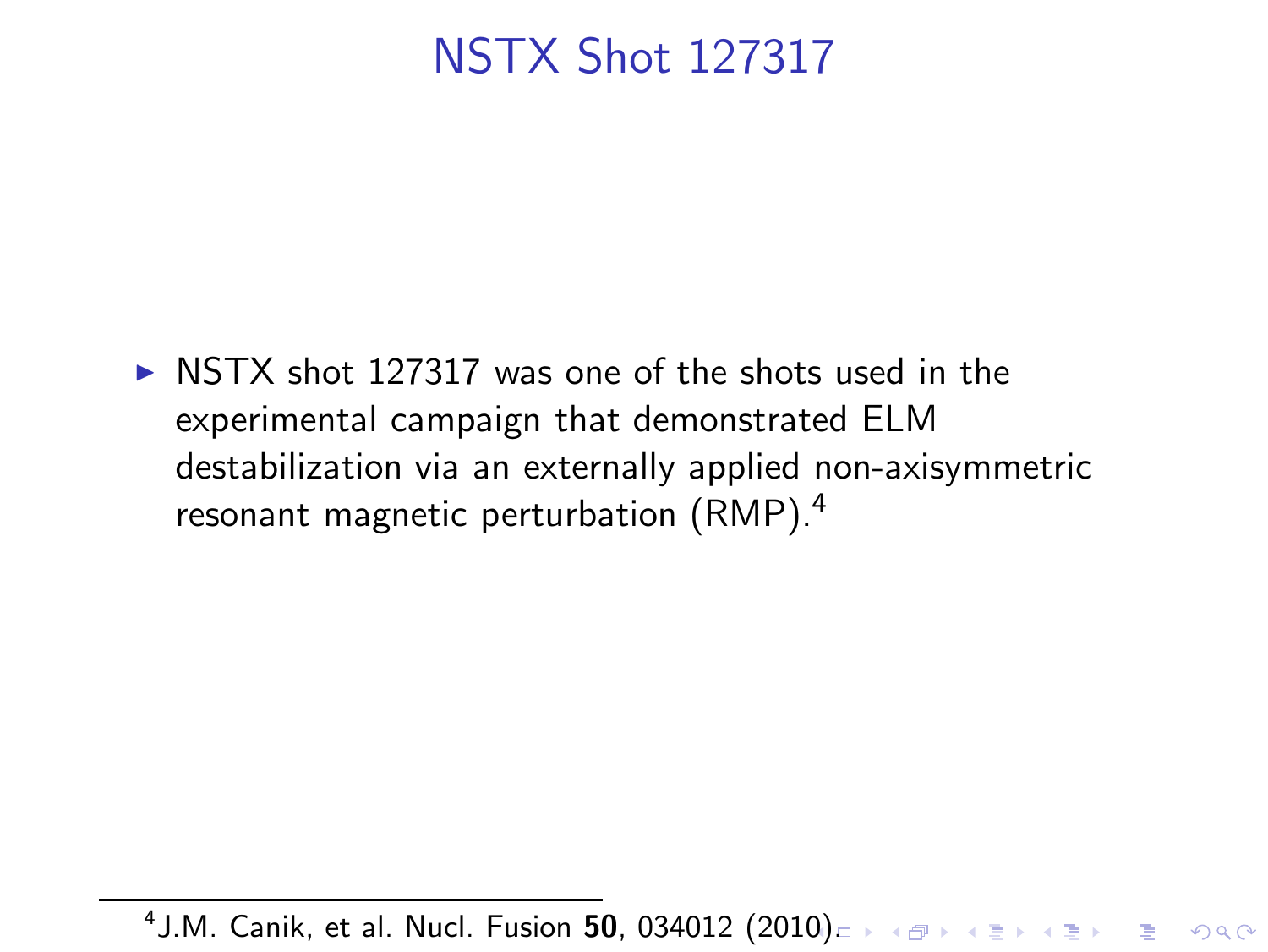# NSTX Shot 127317: Magnetic Flux-Surfaces



重

 $290$ 

É

∍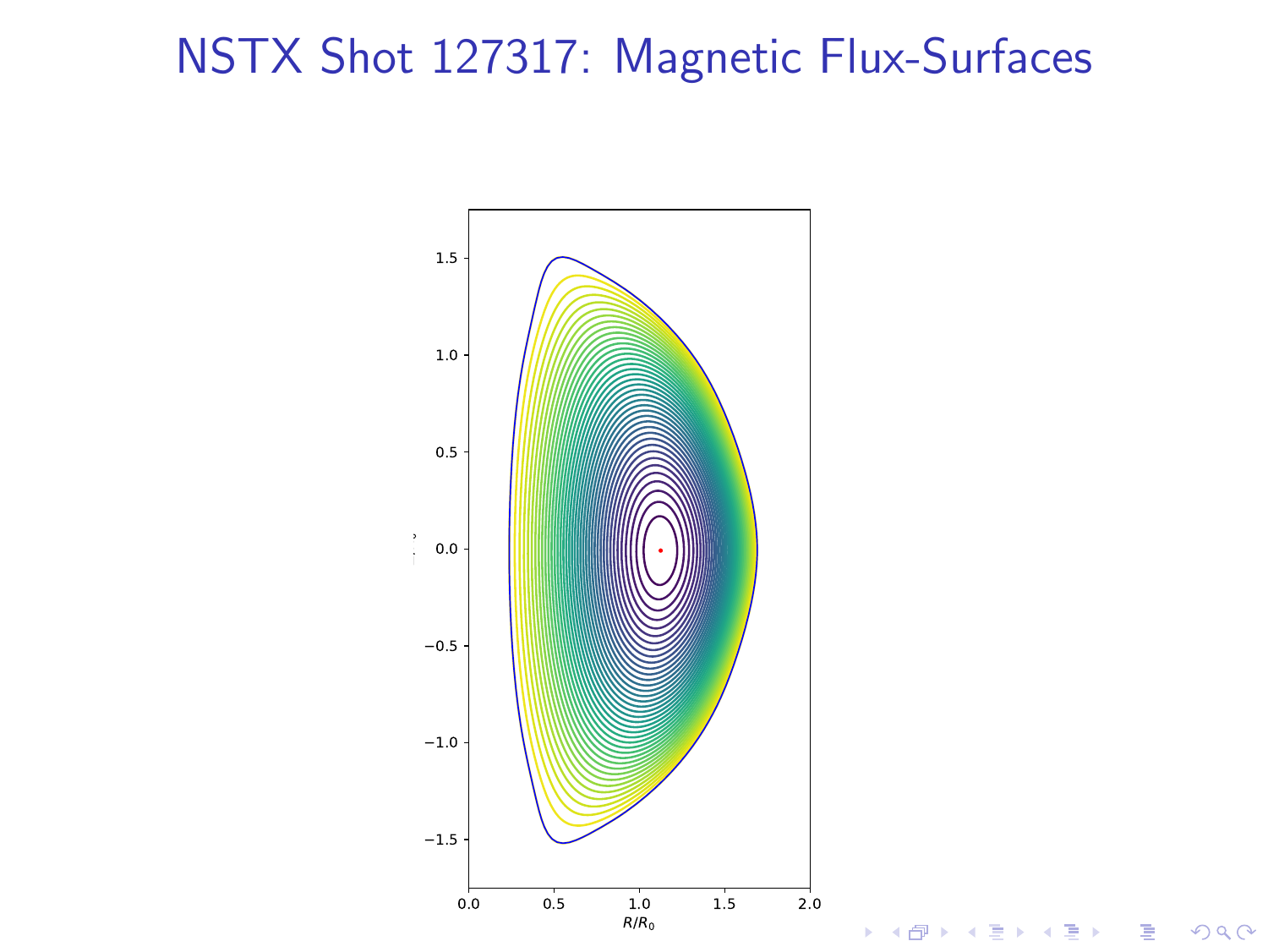#### NSTX Shot 127317: Profiles



メロトメ 御 トメ ミトメ ミト 高。  $299$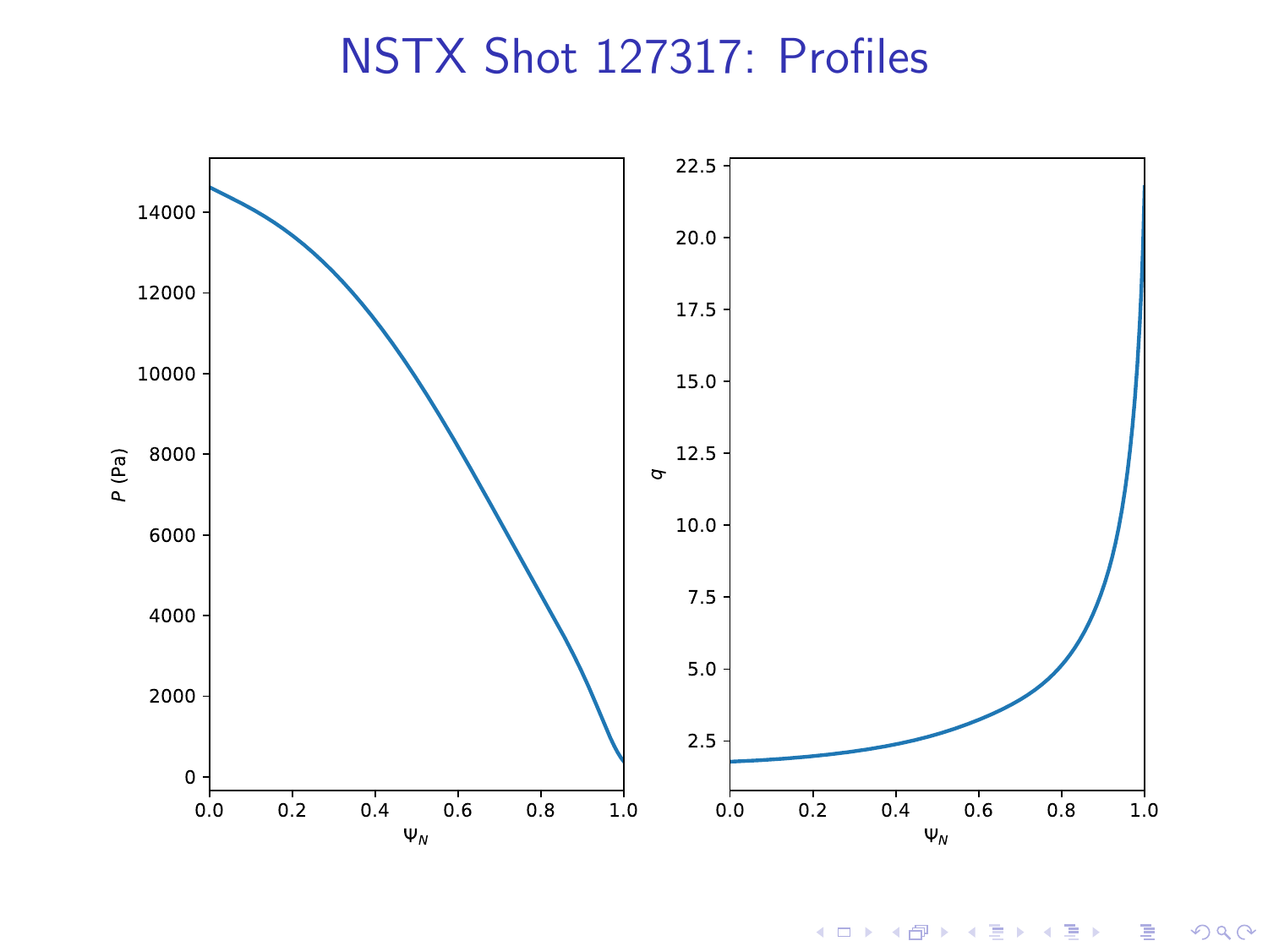### NSTX Shot 127317:  $n = 1$  Natural Frequencies



メロトメ 御 トメ きょくきょう きっ  $299$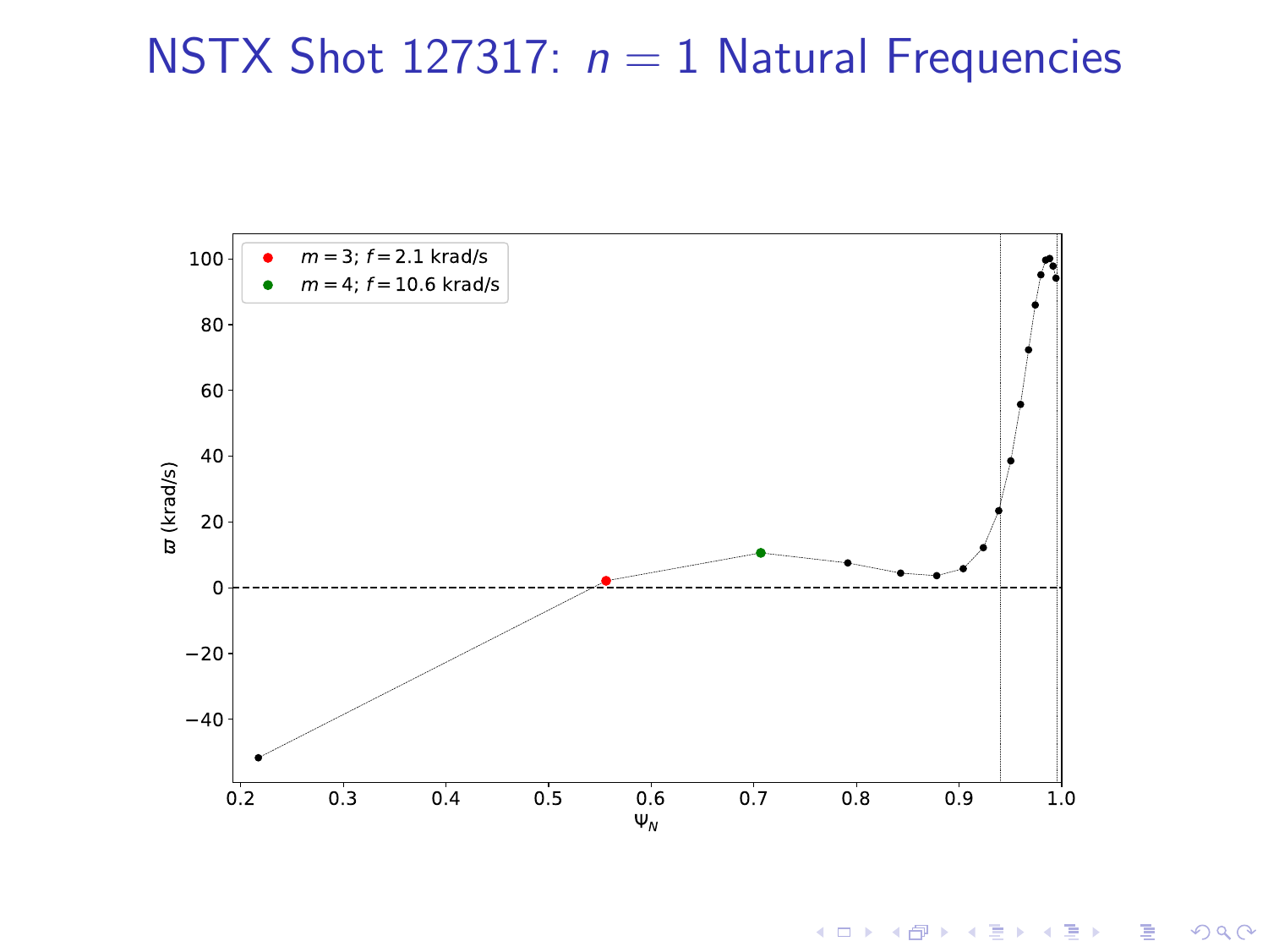#### NSTX Shot 127317:  $n = 1$  Modes

- NSTX shot 127137 (400 ms) contains  $18$   $n = 1$  rational surfaces, corresponding to  $m = 2$  through  $m = 19$ .
- $\triangleright$  Only two of these surfaces,  $m = 3$  and  $m = 4$ , are potentially unstable to NTMs.
- $\triangleright$  The natural frequencies (i.e., frequencies that modes would rotate at if they were naturally unstable) of these modes are 2.1 krad/s and 10.6 krad/s, respectively.
- ightharpoonup Natural frequencies determined by  $E \times B$  flows, diamagnetic effects, and neoclassical effects.

**K ロ ▶ K @ ▶ K 할 X K 할 X - 할 X - 9 Q Q ^** 

 $\triangleright$  EPEC determines natural frequencies from experimental profile data (p-file). However, since there is no poloidal rotation data in NSTX, poloidal rotation is given its neoclassical value (including impurities and neutrals).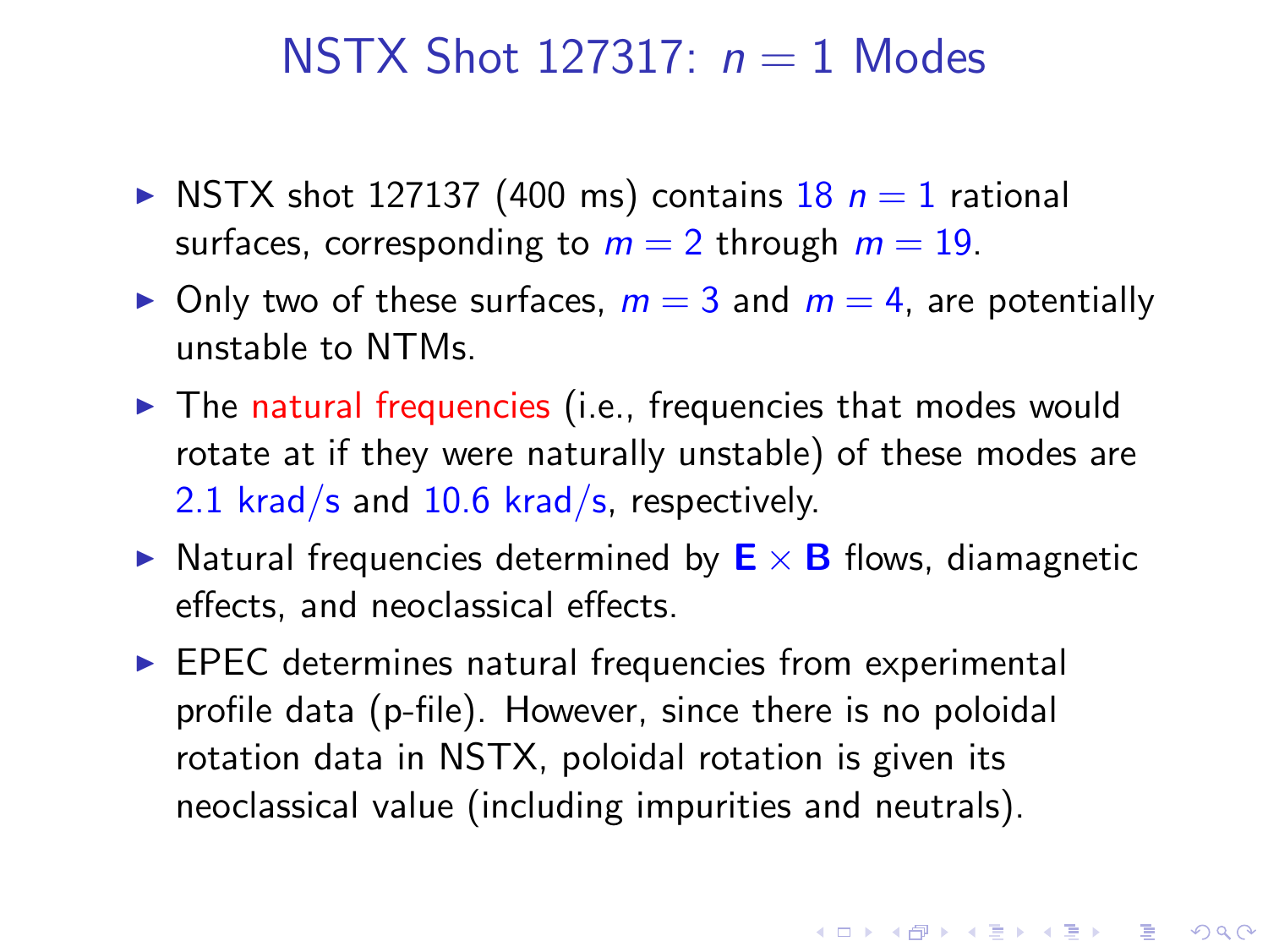#### NSTX Shot 127317: Rutherford Island Equation Rhs



K ロ ▶ K @ ▶ K 할 ▶ K 할 ▶ 《 할 ▶  $299$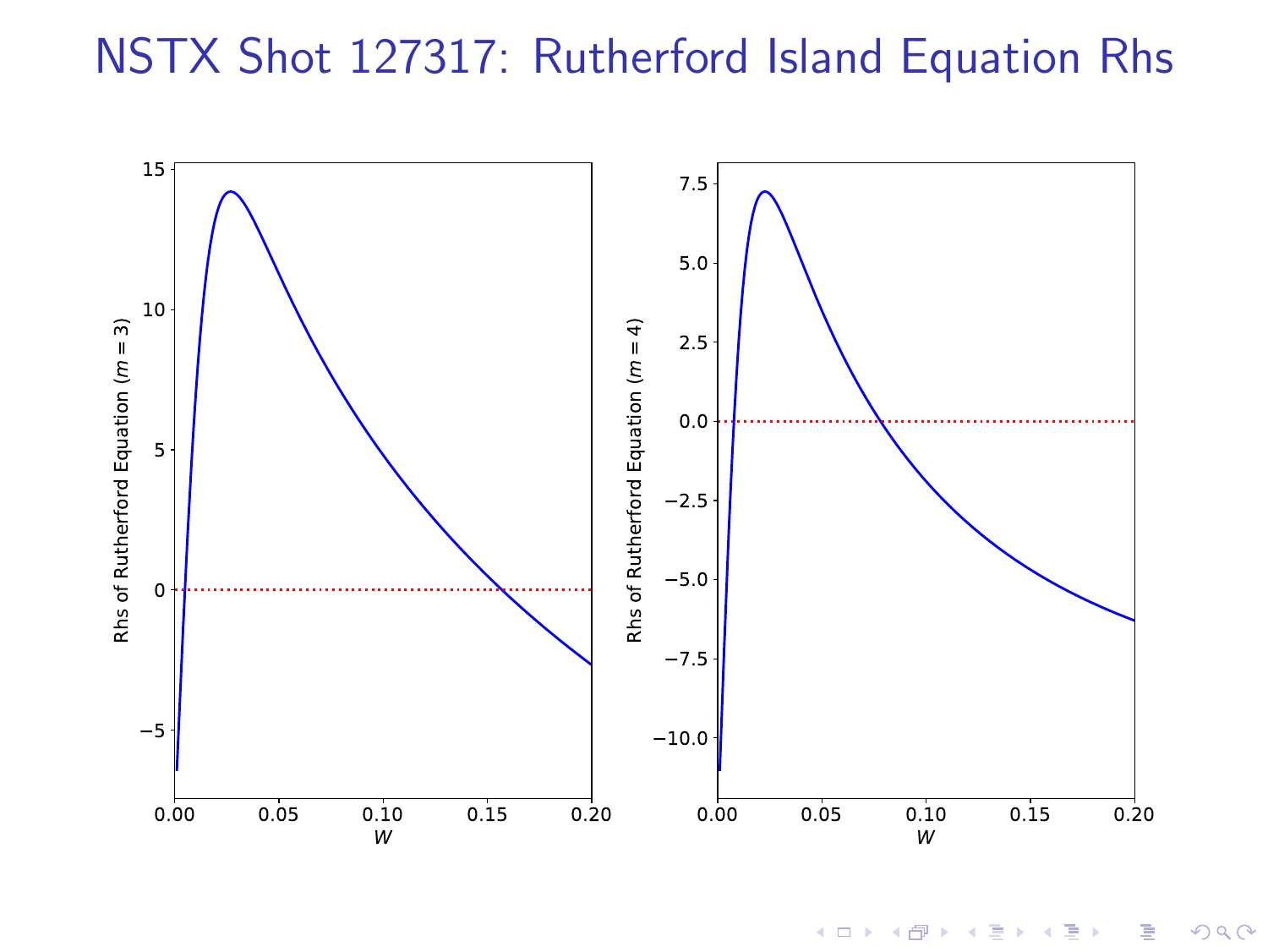#### NSTX Shot 127317: Neoclassical Tearing Modes

- ► Previous figure shows that  $m = 3$  and  $m = 4$  modes are meta-stable NTMs.
- $\triangleright$  Both modes have potential to grow to large amplitudes (W ~ 0.16 and W ~ 0.08, respectively, in units of  $\Psi_N$ ).
- $\triangleright$  No other  $n = 1$  modes in plasma have Rutherford equation right-hand sides that rise above zero (i.e., they are all intrinsically stable).

**ADD YEARS ARA YOUR**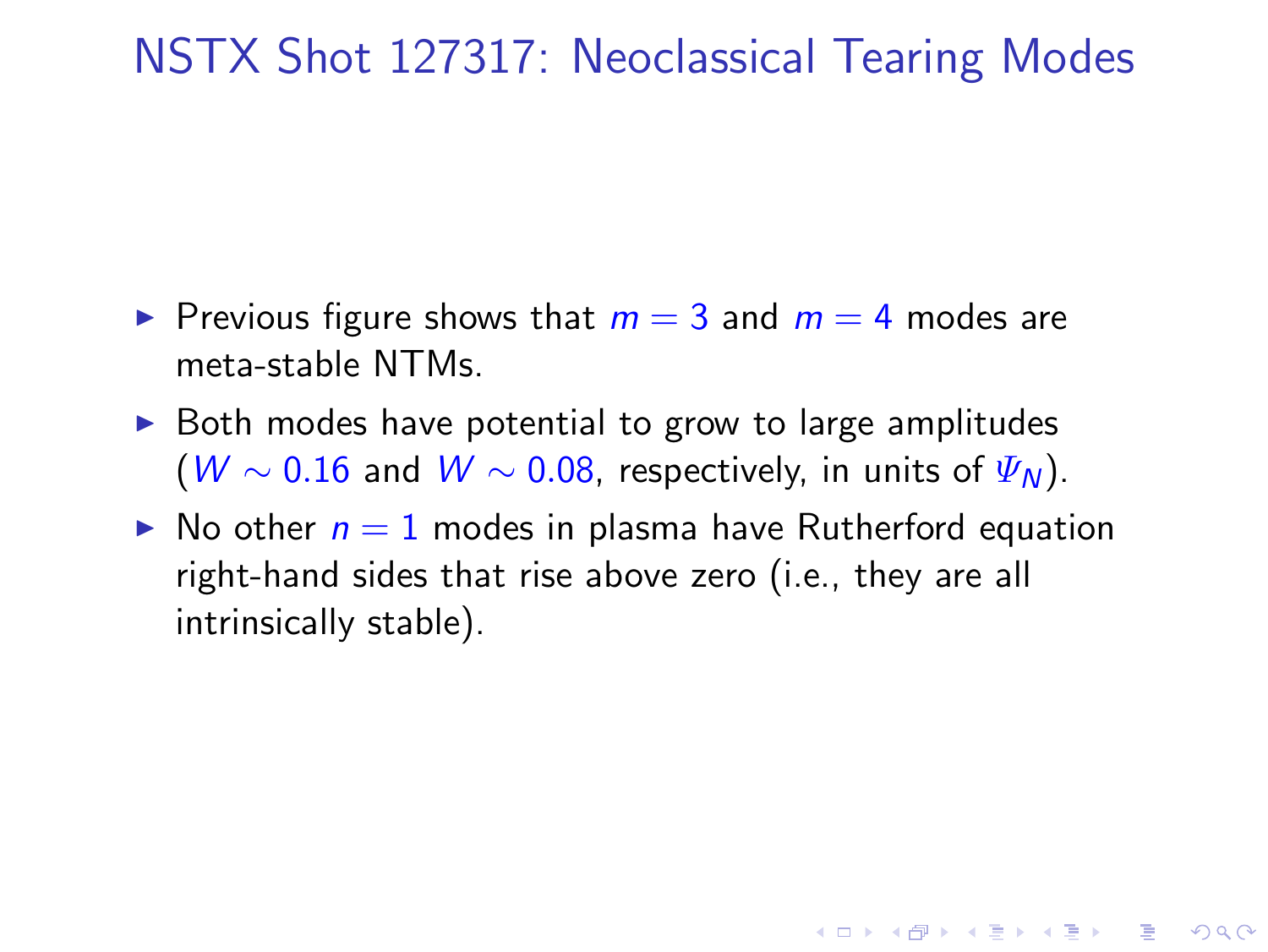### NSTX Shot 127317: External Perturbation

- According to EPEC, if  $n = 1$  simulation started in initial state in which all modes have very small amplitudes then mode amplitudes remain very small indefinitely. In other words, unperturbed plasma is stable.
- $\triangleright$  Apply external magnetic perturbation to system by applying square-wave  $n = 1$  current pulse to RMP coils.
- $\blacktriangleright$  Pulse has three properties:
	- Amplitude  $I_{\text{rmo}}(kA)$ .
	- **Example Temporal extent (period)**  $\tau$ (ms).
	- $\blacktriangleright$  Phase velocity  $f(krad/s)$ .
- $\triangleright$  How do these properties affect ability of pulse to trigger NTMs?

4 L D + 4 P + 4 P + 4 P + B + 9 Q O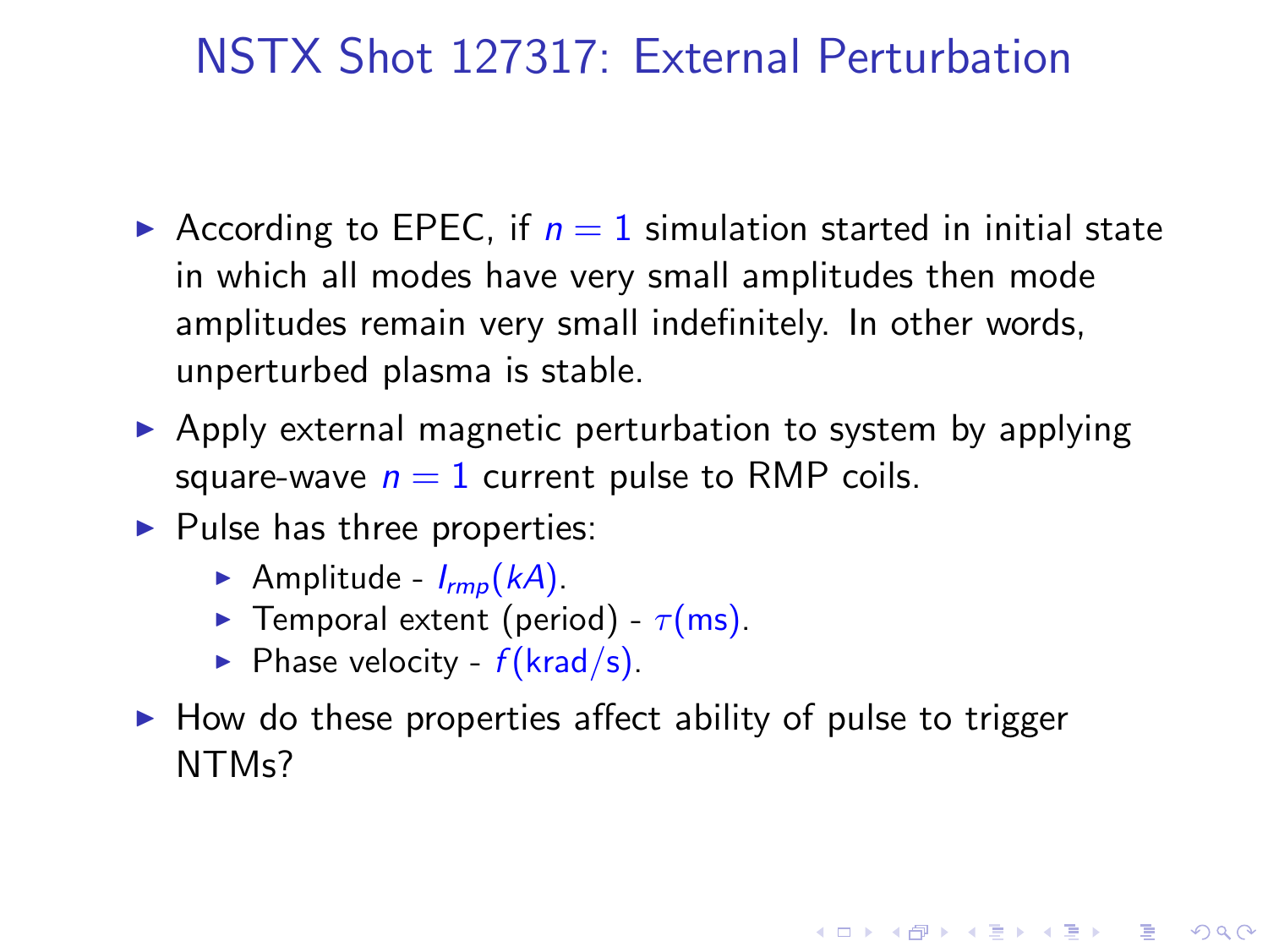### NSTX Shot 127317: Failed NTM Excitation



K ロ ▶ K @ ▶ K 할 ▶ K 할 ▶ 이 할 → 9 Q Q →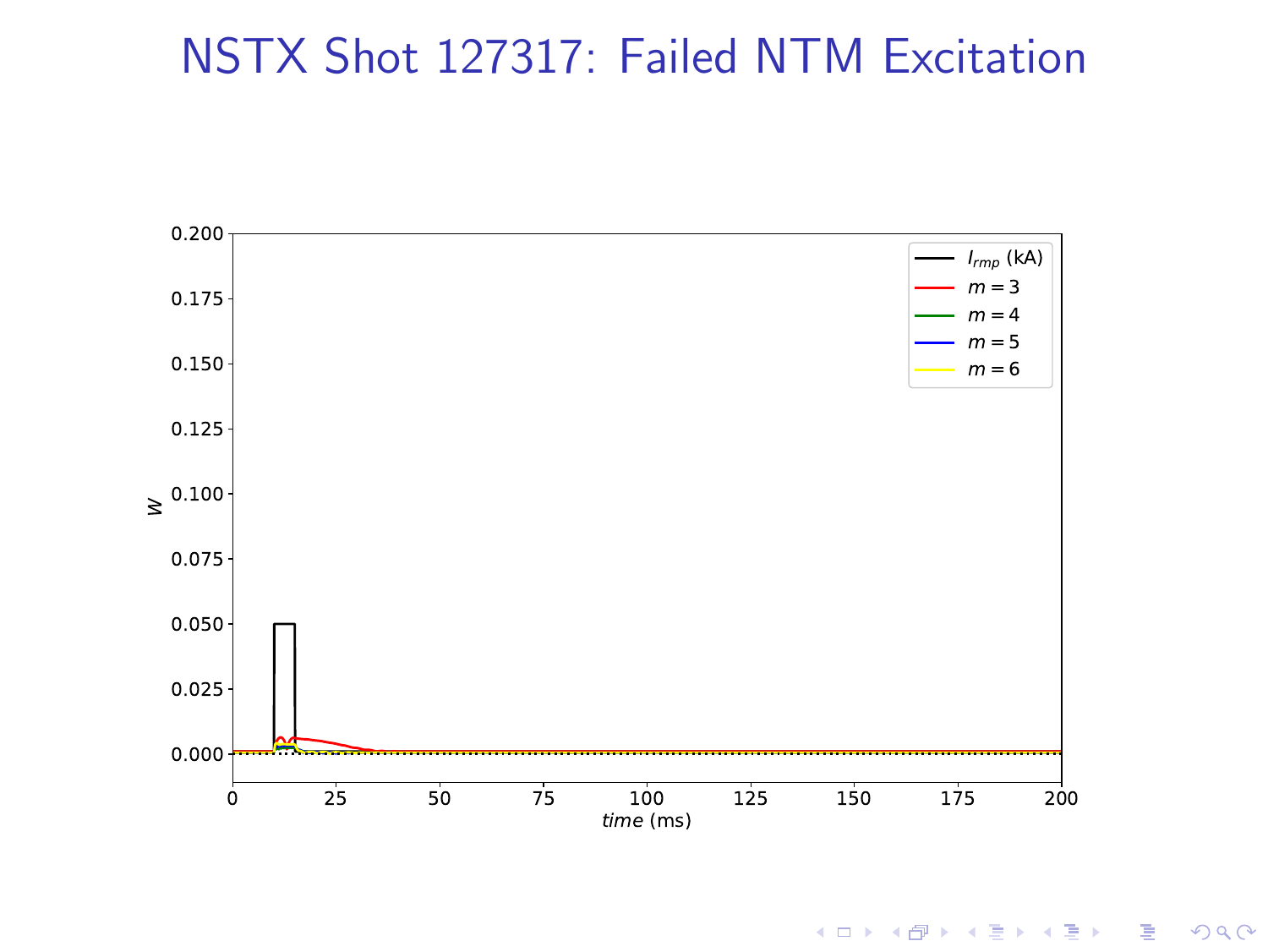#### NSTX Shot 127317: Failed NTM Excitation

Figure shows a 5 ms period, zero frequency [i.e.,  $\tau = 5$  (ms),  $f = 0$  (krad/s)] RMP pulse that fails to excite an NTM.

K ロ ▶ K @ ▶ K 할 > K 할 > 1 할 > 1 이익어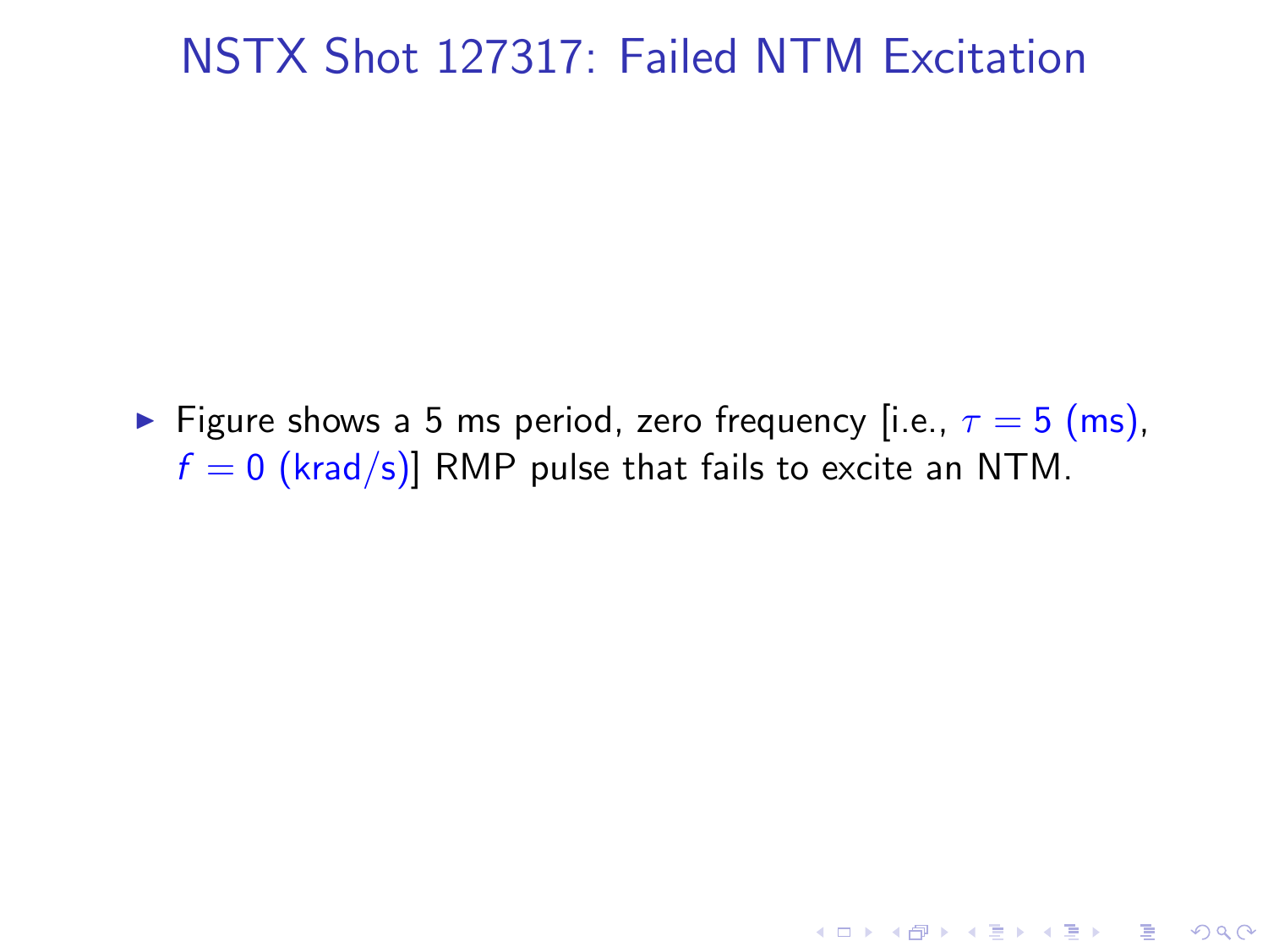### NSTX Shot 127317: Successful NTM Excitation



K ロ ▶ K @ ▶ K 할 ▶ K 할 ▶ 이 할 → 9 Q Q →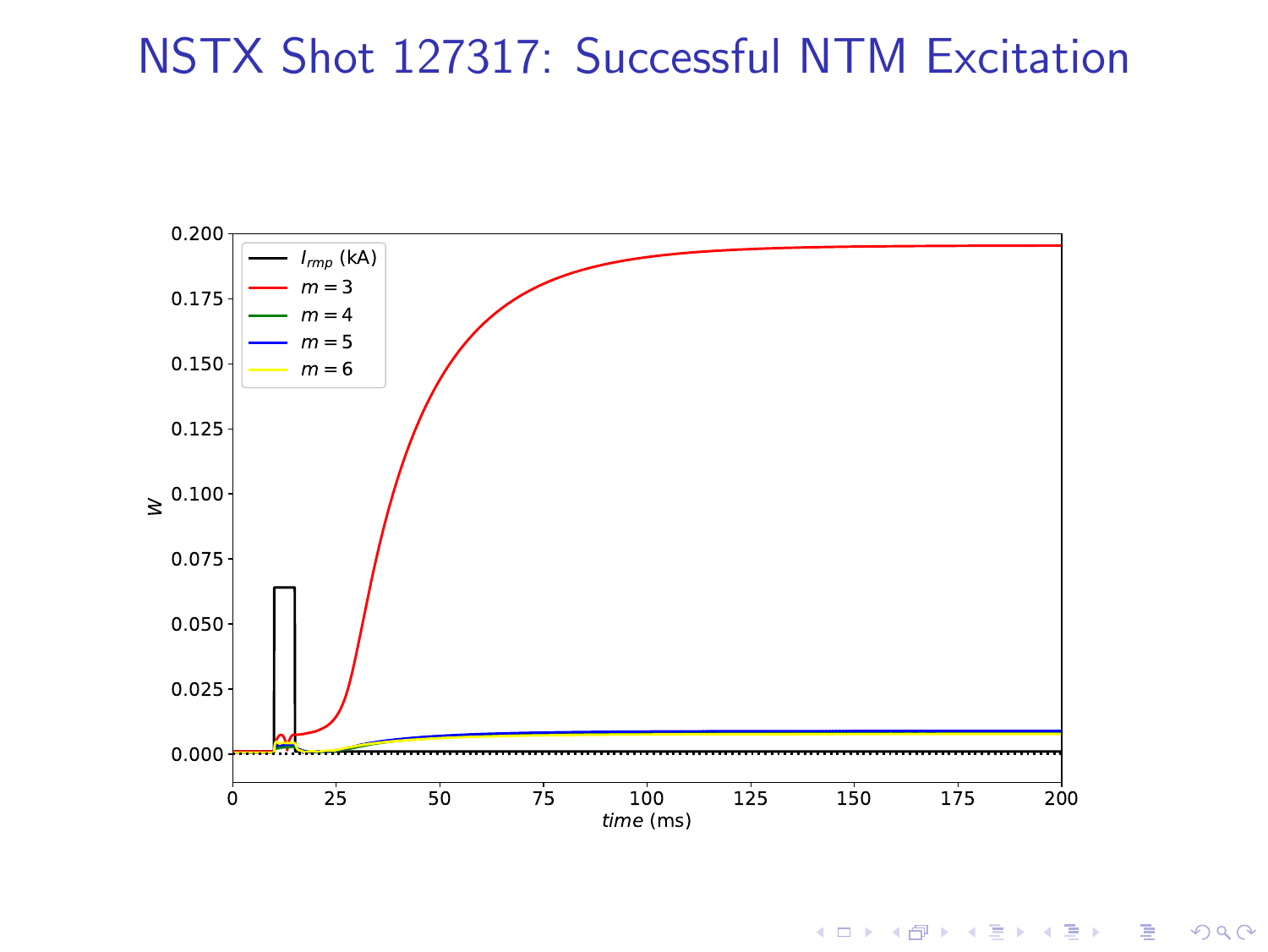#### NSTX Shot 127317: Successful NTM Excitation

- $\triangleright$  Figure shows a slightly higher amplitude 5 ms period, zero frequency [i.e.,  $\tau = 5$  (ms),  $f = 0$  (krad/s)] RMP pulse that excites an  $m = 3$  NTM.
- $\triangleright$  Note that once the  $m = 3$  mode grows to high amplitude it acts like an RMP that drives small-amplitude islands at the  $m = 4, 5, 6$  rational surfaces.
- $\blacktriangleright$  However,  $m = 4$  NTM is not triggered, even after  $m = 3$ mode grows to large amplitude.

**ADD YEARS ARA YOUR**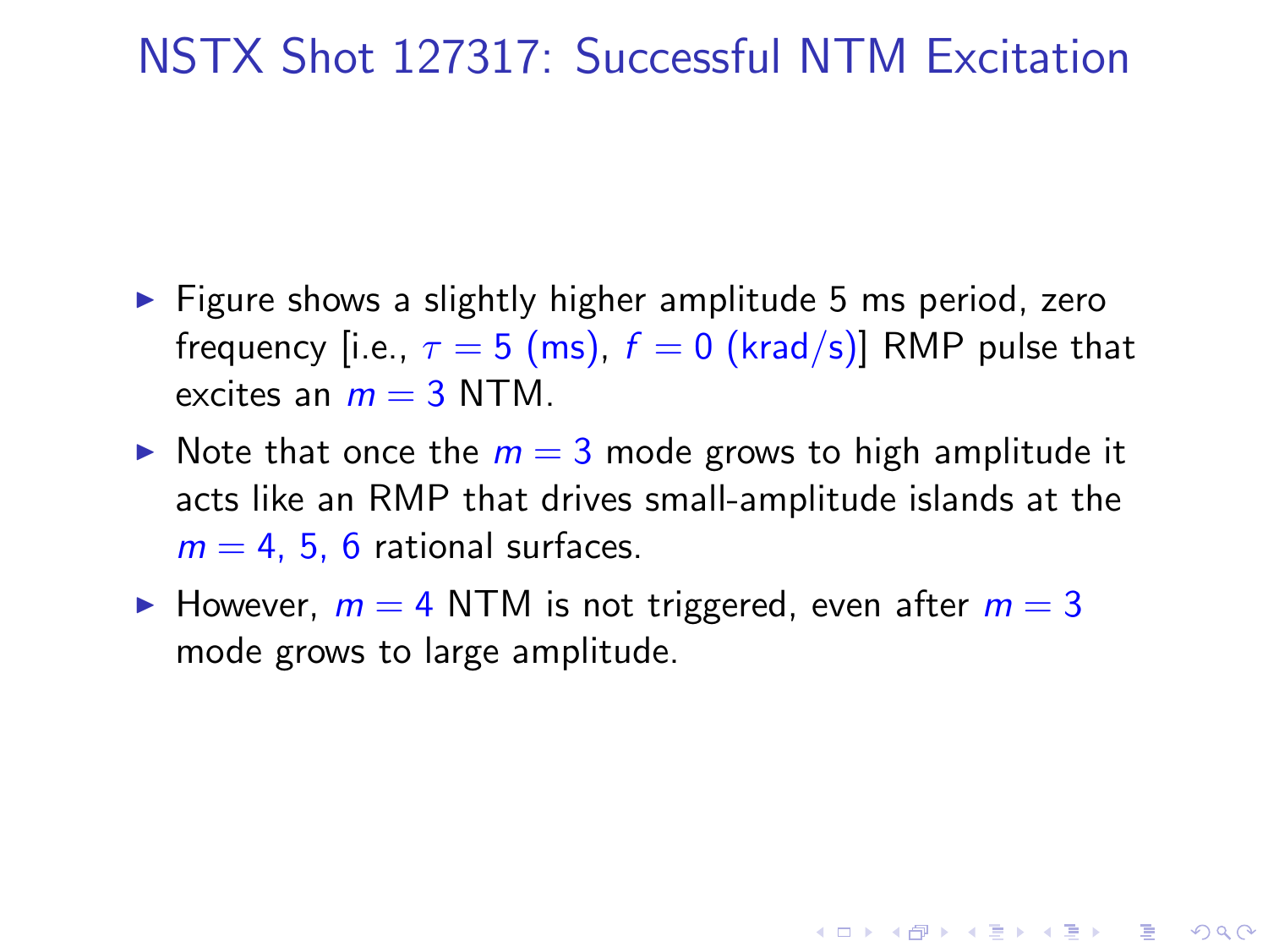### Period Scan

 $\triangleright$  How does critical RMP current needed to trigger  $m = 3$  NTM depend on temporal extent of RMP pulse?

**KORK EXTERNE PROVIDE** 

- ► Would generally expect long pulses to be more effective at driving RMPs than short pulses.
- $\triangleright$  So is the dependence just a monotonic decrease with increasing period?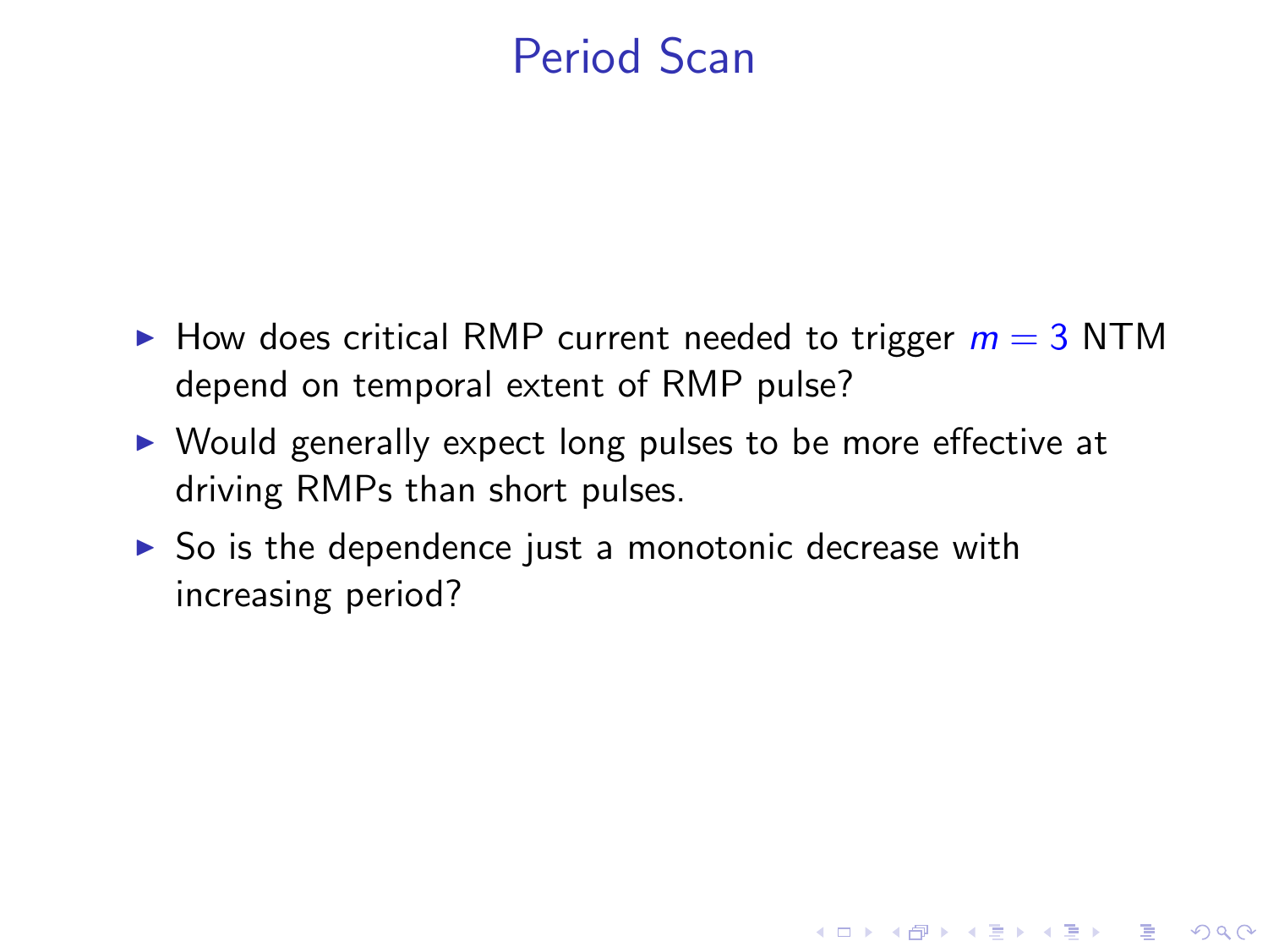### EPEC Period Scan

- ▶ Period scan performed as follows.
- $\blacktriangleright$  Each EPEC run simulates  $200 \text{ ms}$ .
- ► At end of run, EPEC determines whether NTM has been excited or not.
- $\triangleright$  Generally takes 10 to 20 runs to accurately determine critical RPM current (EPEC uses bisection method).
- $\blacktriangleright$  There are 2000 points in each period-scan curve.
- ▶ So period-scan curve corresponds to 8000 seconds of simulation. This would be impossible with conventional MHD code. However, calculation can be done on ordinary desktop with asymptotic matching approach.

**ADD YEARS ARA YOUR**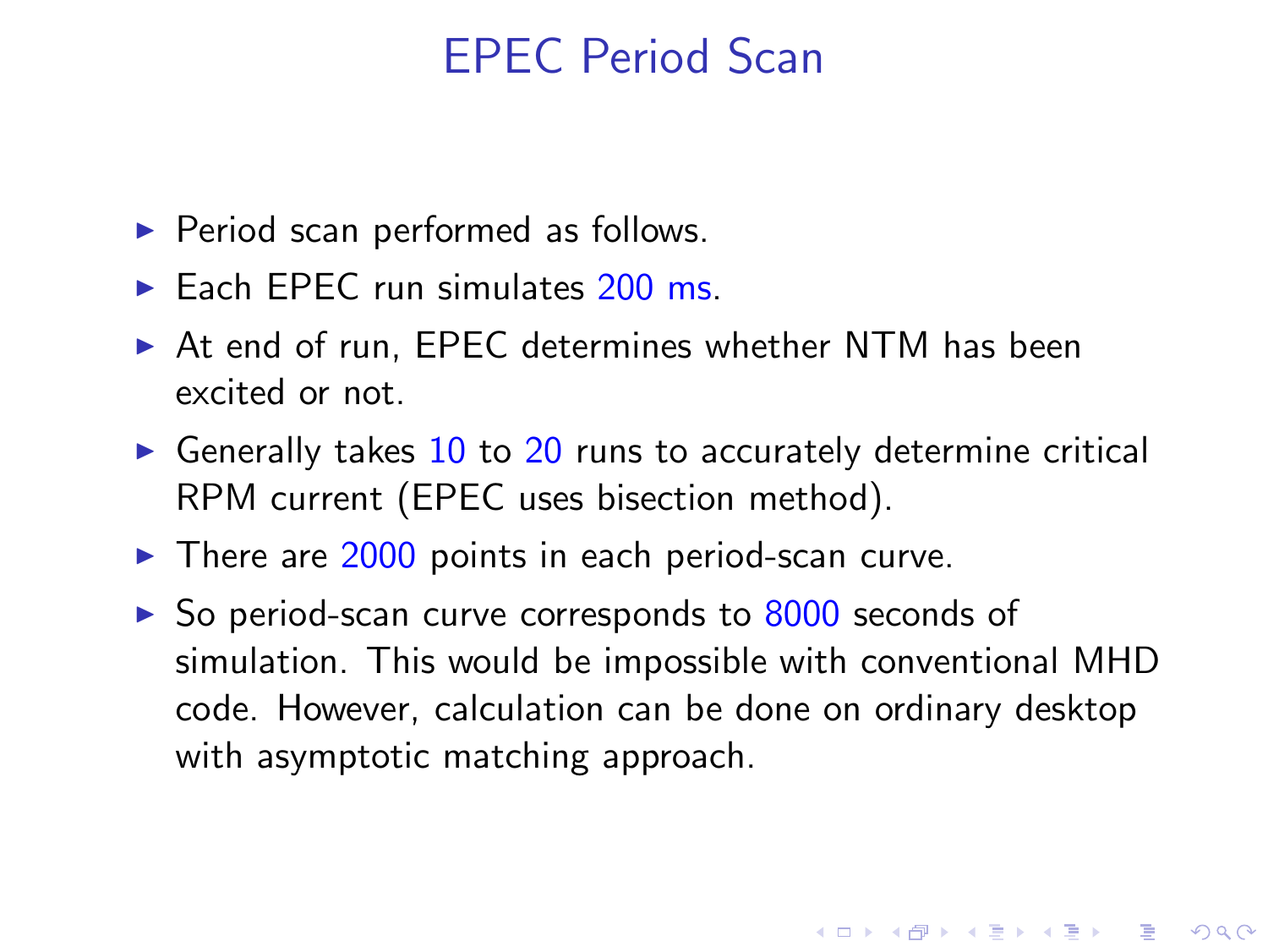### NSTX Shot 127317: Period Scan



イロメ イ部メ イ君メ イ君メ 重  $299$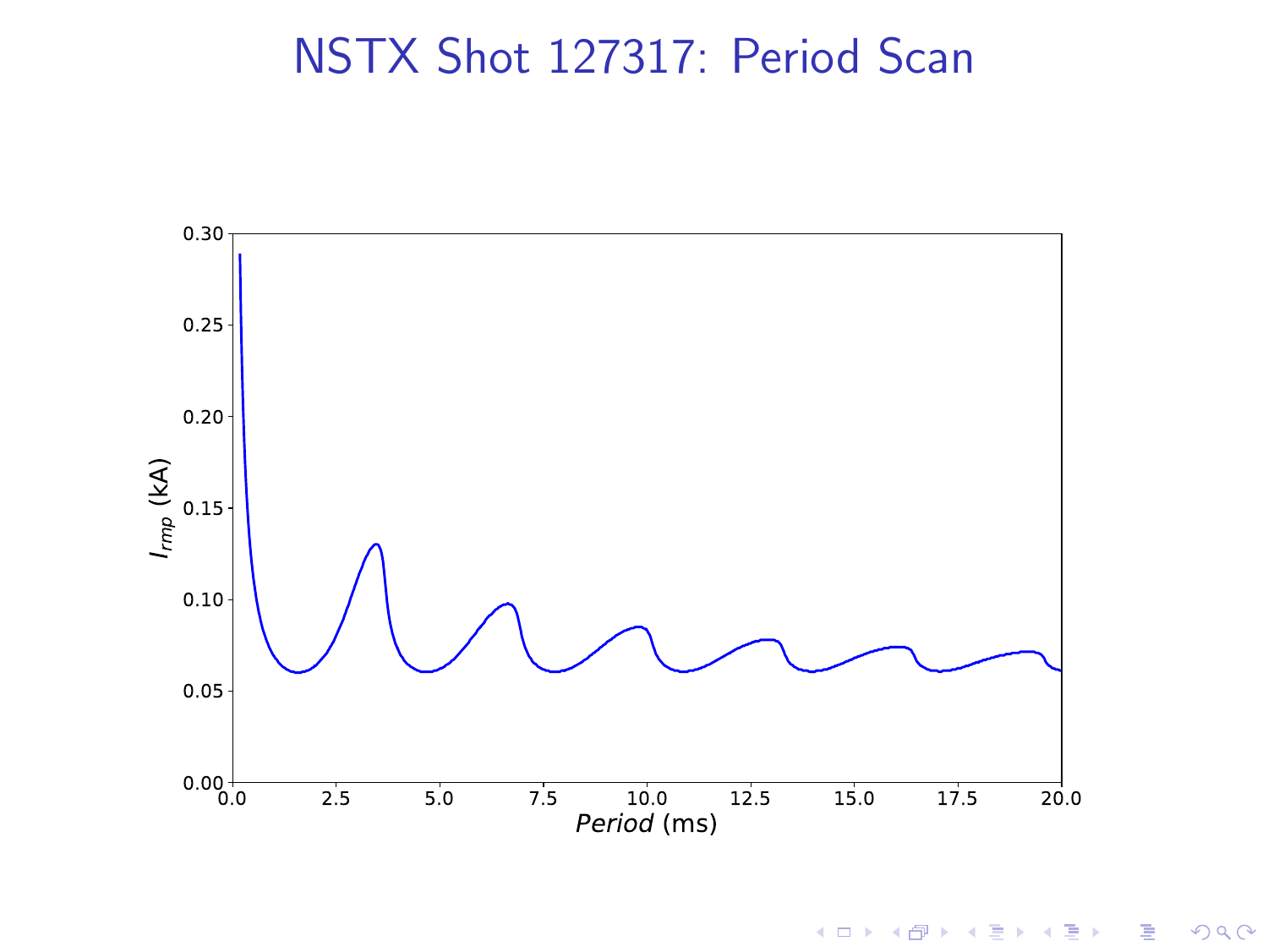#### NSTX Shot 127317: Period Scan

- $\triangleright$  Figure shows critical RMP current required to trigger  $m = 3$ NTM as function of pulse temporal extent (period). Pulse is non-rotating.
- ▶ On average, critical RMP current does indeed go down with increasing pulse period.
- ▶ However, critical RMP current has unexpected oscillations.
- Note that all minima are same. Implies that  $\tau \simeq 1.5$ , 4.5, 7.5, ms, etc. pulses are just as effective at driving NTM as  $\tau = \infty$ pulse.

**ADD YEARS ARA YOUR**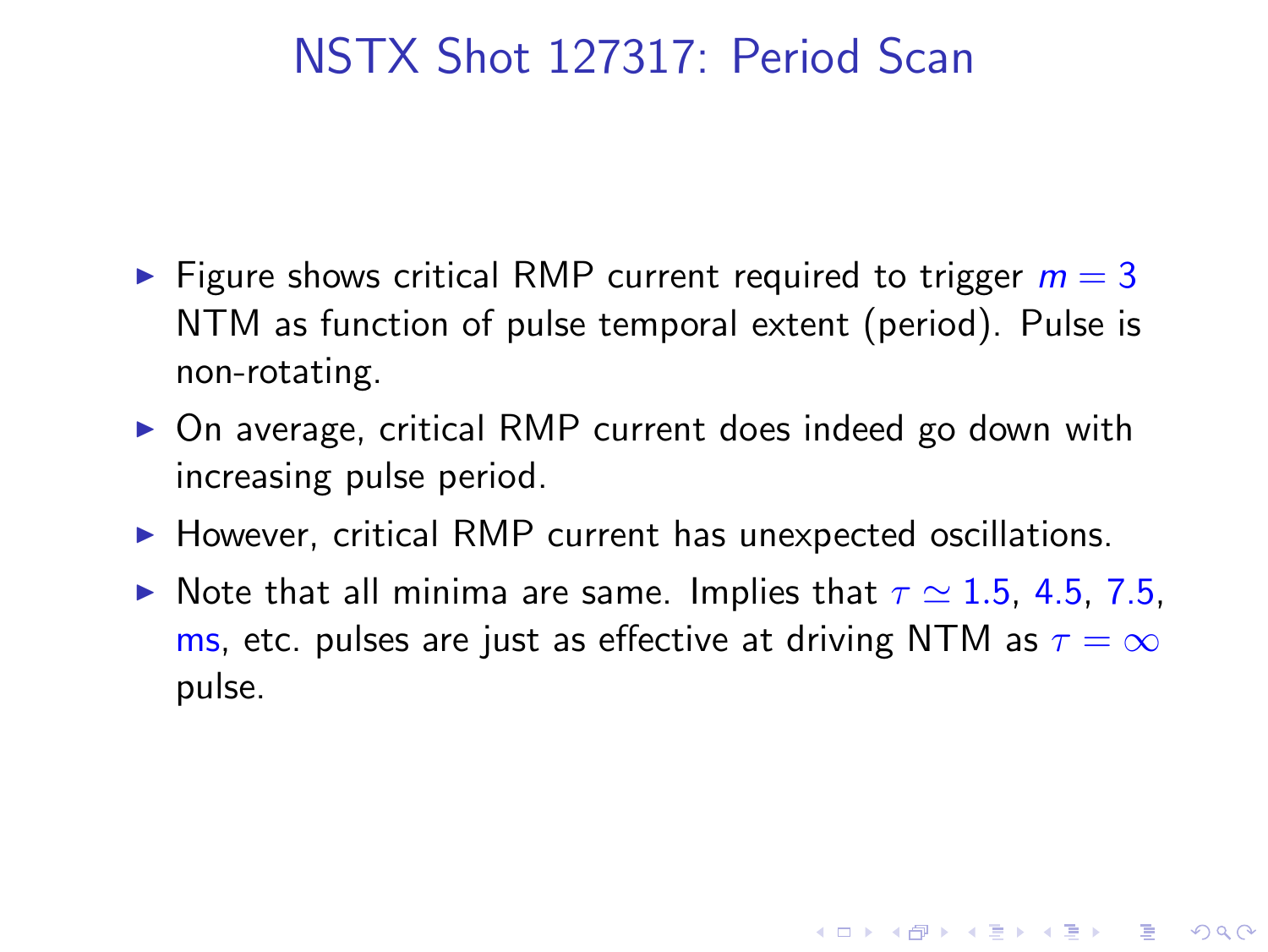### NSTX Shot 127317: Period Scan

- External Key to understanding oscillatory behavior is fact that  $m = 3$ mode has finite natural frequency of 2.1 krads  $= 0.33$  kHz.
- $\triangleright$  When RMP pulse applied it drives  $m = 3$  island that is initially in phase with RMP.
- $\blacktriangleright$  However,  $m = 3$  island forced to rotate at natural frequency by plasma flow (applied RMP is nowhere near large enough to lock small island).
- $\triangleright$  As island rotates, its phase relative to the pulse changes. In some phases, RMP causes island to grow, in others it causes it to shrink. This is origin of oscillations.
- $\triangleright$  Roughly speaking, after half period of natural frequency (time required for island chain to transition from being in phase to being in anti-phase with RMP) remainder of RMP pulse averages to zero (because, on average, rotating island sees net zero drive from static RMP). This explains why  $\tau = 1.5$  ms pulse is just as effective as  $\tau = \infty$  pulse.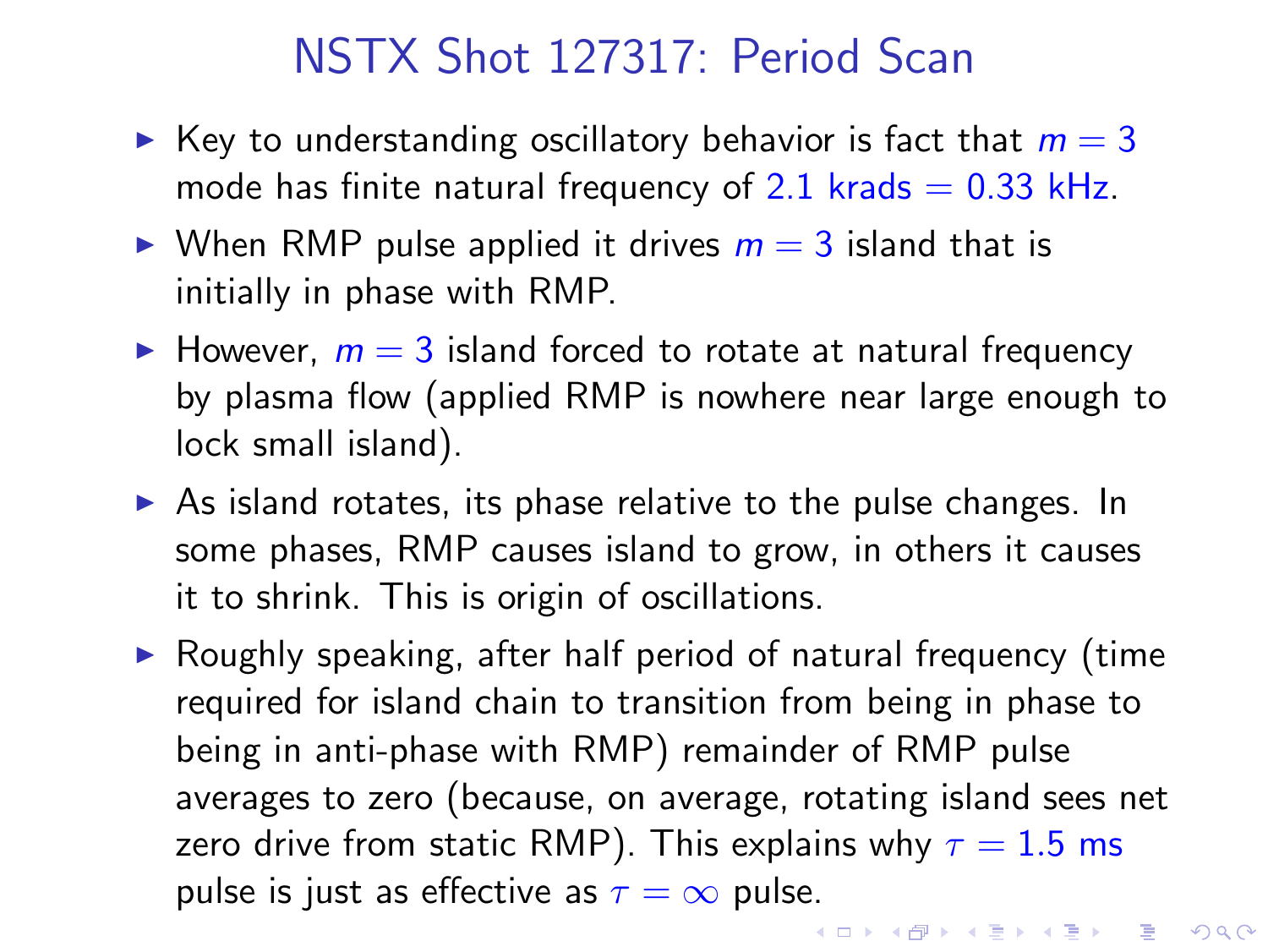# Frequency Scan

- $\blacktriangleright$  How does critical RMP current needed to trigger  $m = 3$  NTM depend on frequency of RMP pulse?
- ► Would expect NTM triggering to be particularly easy when RMP frequency matches natural frequency, because there would be no tendency of driven island to move out of phase with RMP.

**KORK EXTERNE PROVIDE**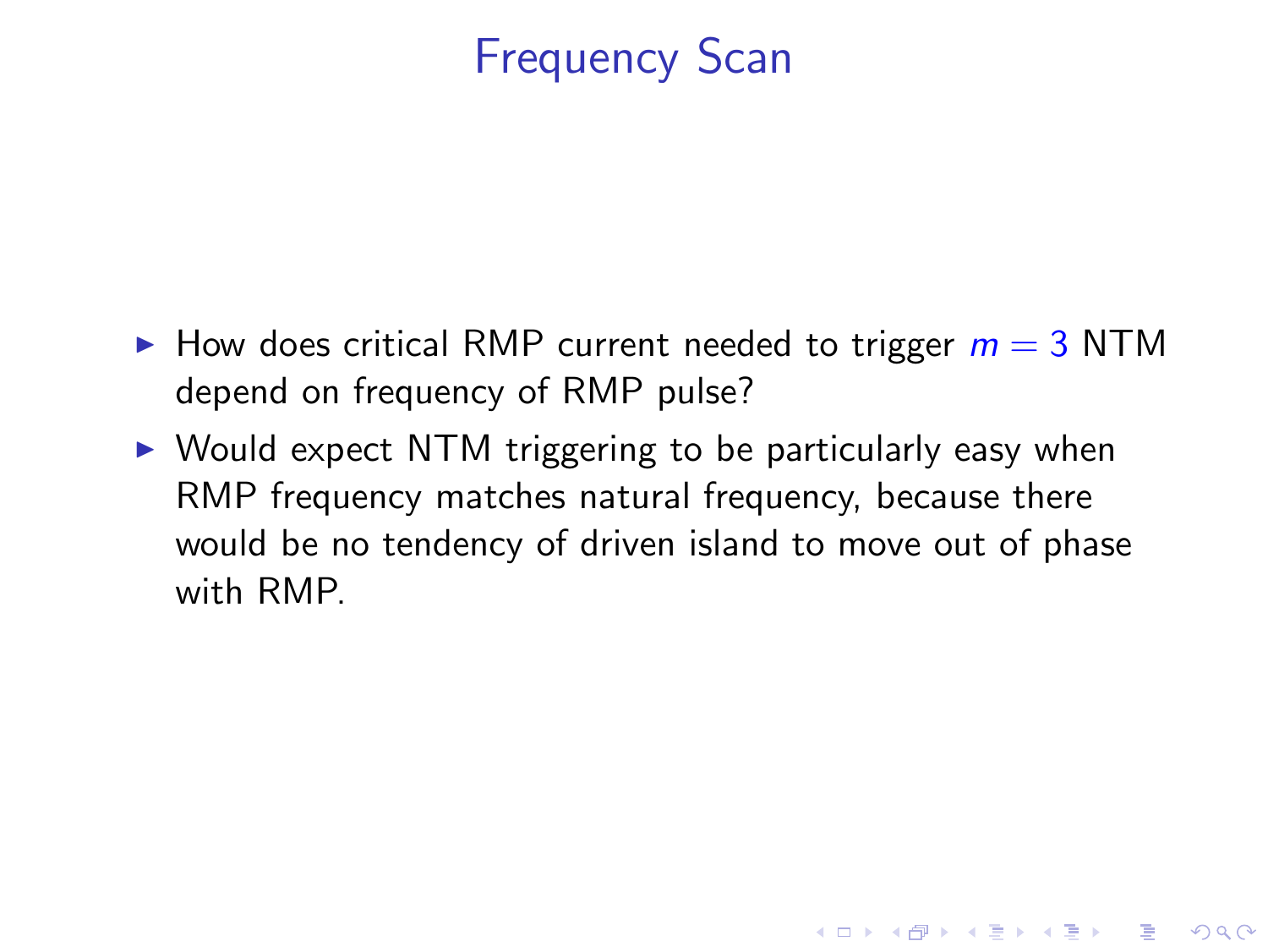

イロメ イ部メ イ君メ イ君メ  $299$ 目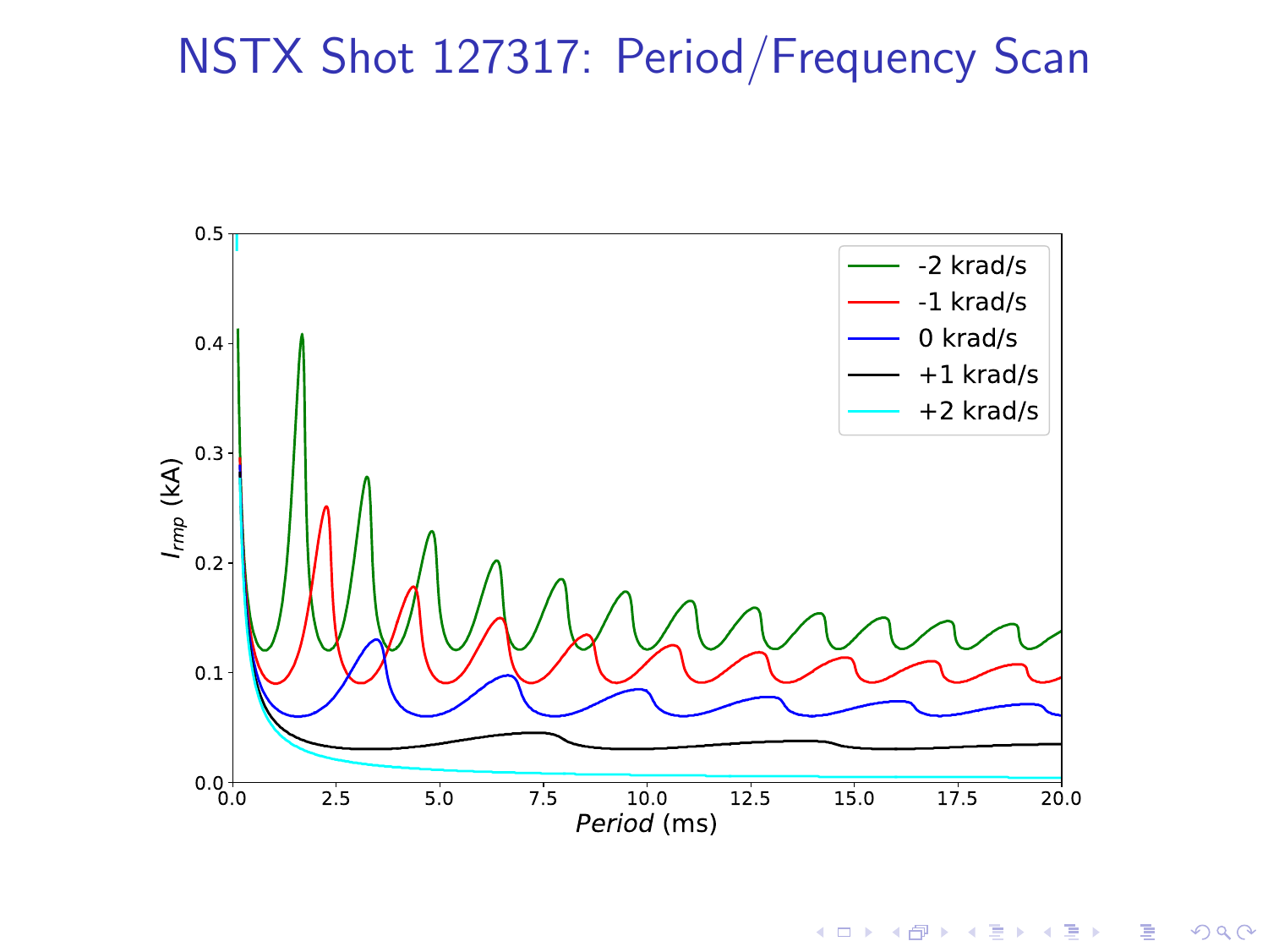- ► Clear from figure that as we move towards natural frequency  $(2.1 \text{ krad/s})$ , critical RMP current is reduced, and oscillations become smaller in amplitude and longer in period.
- ▶ Conversely, as we move away from natural frequency, critical RMP current increases, and oscillations become larger in amplitude and shorter in period.

4 L D + 4 P + 4 P + 4 P + B + 9 Q O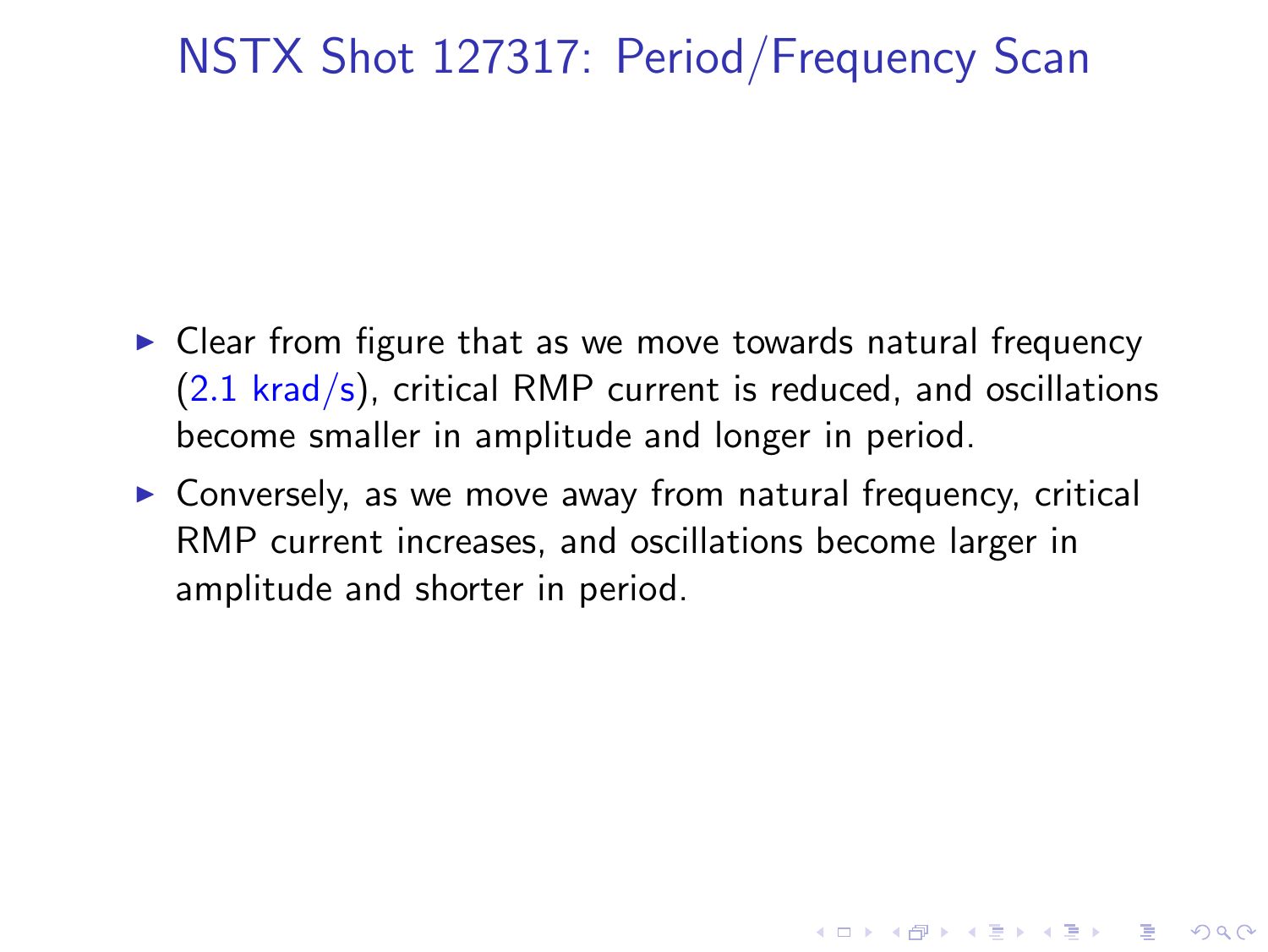

メロト メ都 トメ 重 トメ 差 ト  $299$ 目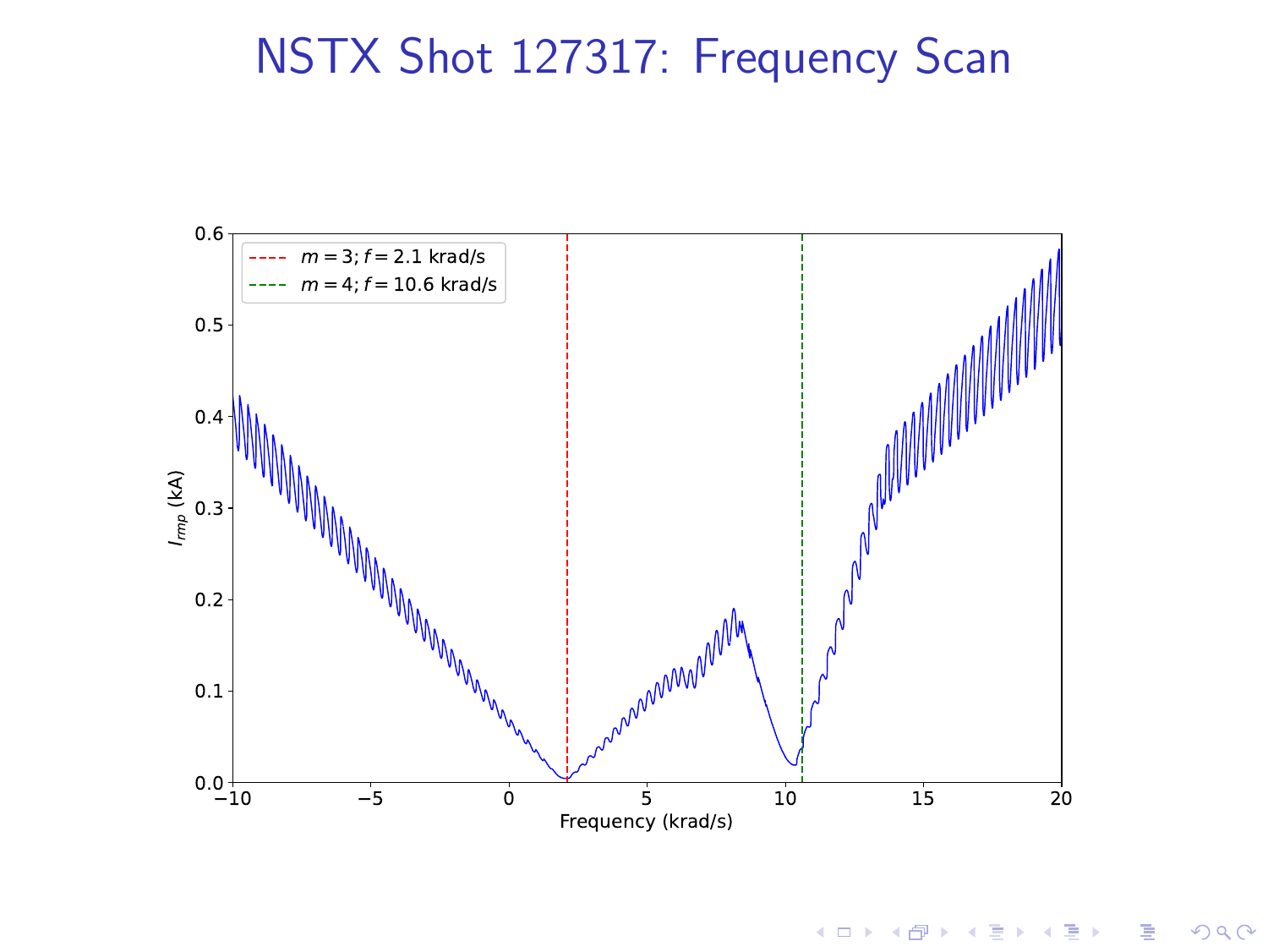$\triangleright$  Figure shows critical RMP current required to trigger NTM, for pulse of period 20 ms, as function of pulse frequency.

**KORK EXTERNE PROVIDE** 

 $\triangleright$  Critical current minimized when pulse frequency matches natural frequency of either of potentially unstable NTMs.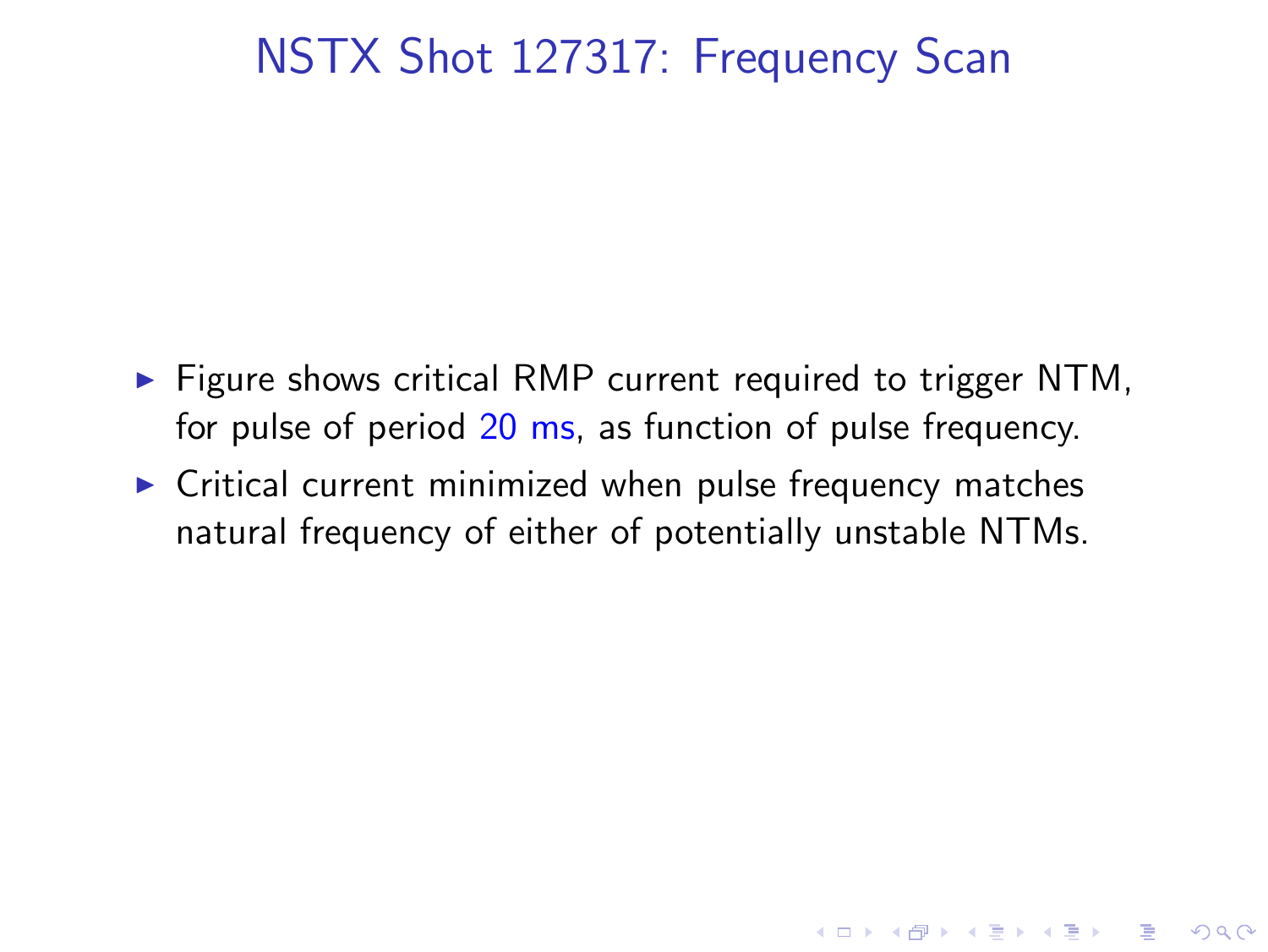

K ロ K イロ K モ X モ X モ X モ コ の Q Q C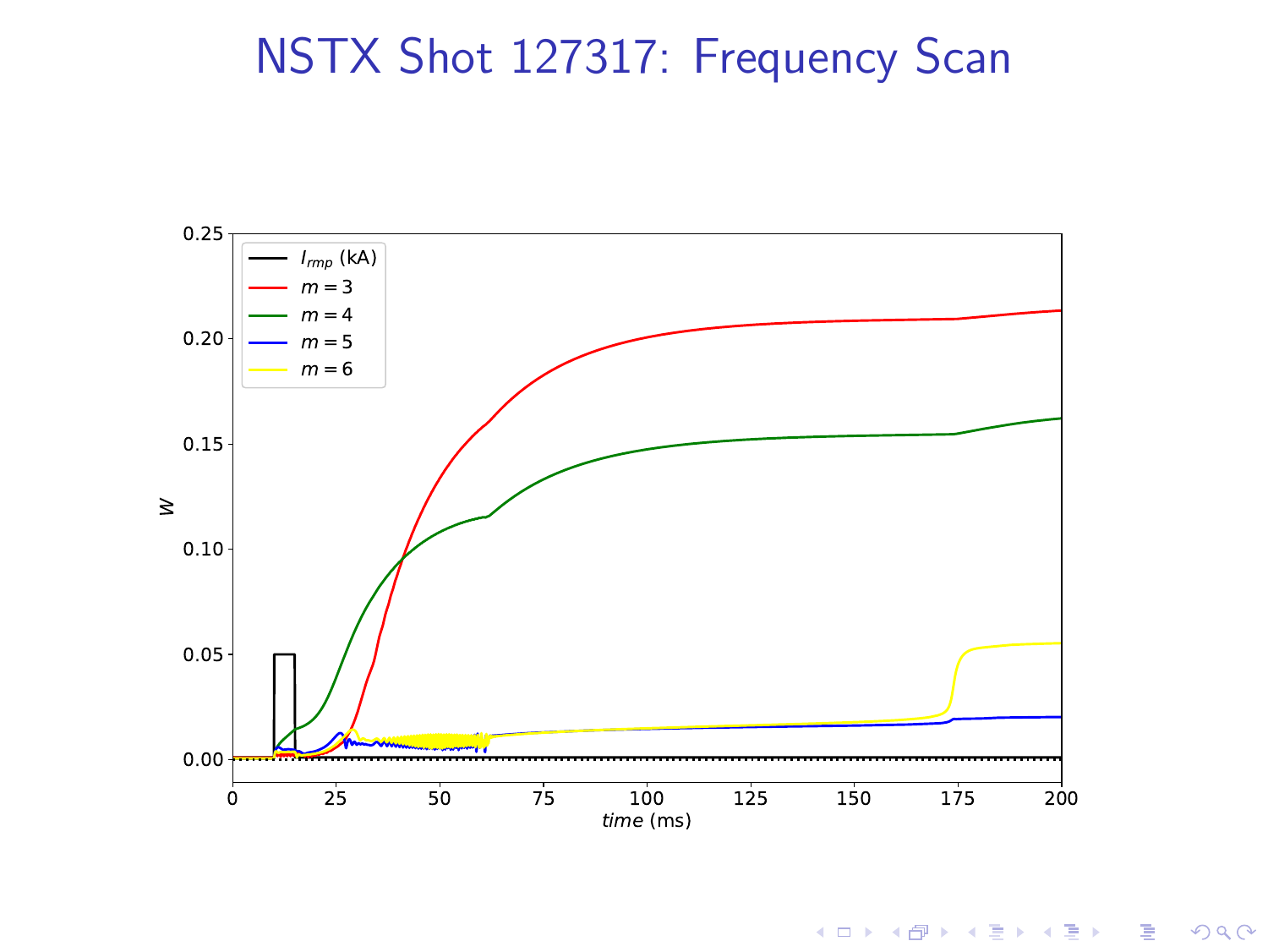- $\triangleright$  Figure shows effect of pulse whose frequency matches  $m = 4$ NTMs natural frequency.
- $\triangleright$  Pulse triggers both  $m = 4$  and  $m = 3$  NTMs.
- ▶ Two NTMs lock. Subsequently, other mode lock to NTMs.
- $\triangleright$  Note that pulse that triggers this catastrophic series of events would have triggered nothing if its frequency were zero.

**KORK EXTERNE PROVIDE**